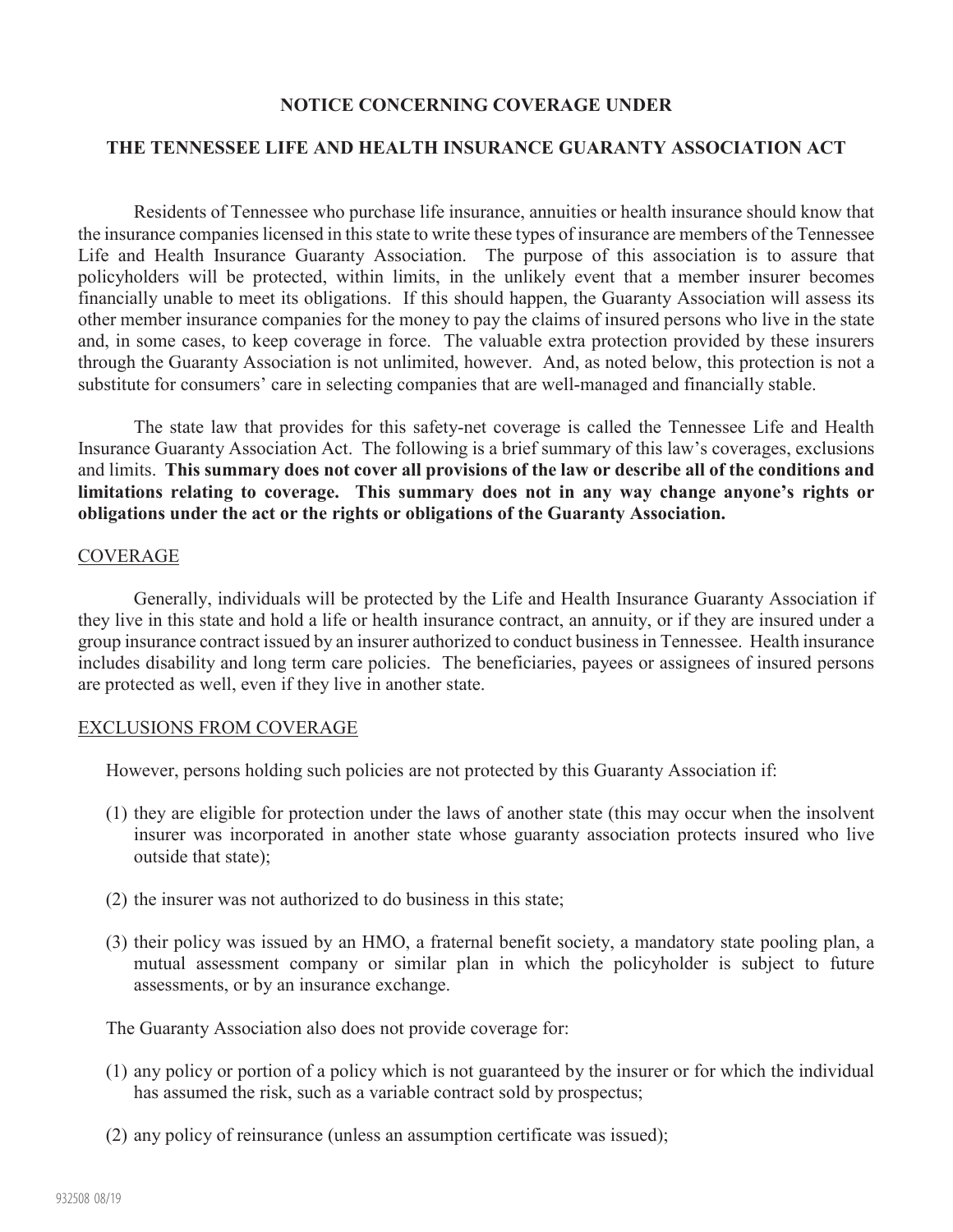- (3) interest rate yields that exceed an average rate;
- (4) dividends;
- (5) credits given in connection with the administration of a policy by a group contractholder;
- (6) employers' plans to the extent they are self-funded (that is, not insured by an insurance company, even if an insurance company administers them);
- (7) unallocated annuity contracts (which give rights to group contractholders, not individuals).

### LIMITS ON AMOUNT OF COVERAGE

The act also limits the amount the Guaranty Association is obligated to pay out. The Guaranty Association cannot pay more than what the insurance company would owe under a policy or contract. For any one insured life, the Guaranty Association guarantees payments up to a stated maximum no matter how many policies and contracts there were with the same company, even if they provided different types of coverage. These aggregate limits per life are as follows:

- \$300,000 for policies and contracts of all types, except as described in the next point;
- \$500,000 for basic hospital, medical and surgical insurance and major medical insurance issued by companies that become insolvent after January 1, 2010.

Within these overall limits, the Guaranty Association cannot guarantee payment of benefit greater than the following:

- life insurance death benefits \$300,000
- life insurance cash surrender value \$ 100,000
- present value of annuity benefits for companies insolvent before July 1, 2009 \$100,000
- present value of annuity benefits for companies insolvent after June 30, 2009 \$250,000
- health insurance benefits for companies declared insolvent before January 1, 2010 \$100,000
- health insurance benefits for companies declared insolvent on or after January 1, 2010:
	- o \$100,000 for limited benefits and supplemental health coverages
	- o \$300,000 for disability and long term care insurance
	- o \$500,000 for basic hospital, medical and surgical insurance or major medical insurance

The Tennessee Life and Health Insurance Guaranty Association may not provide coverage for this policy. If coverage is provided, it may be subject to substantial limitations or exclusions, and require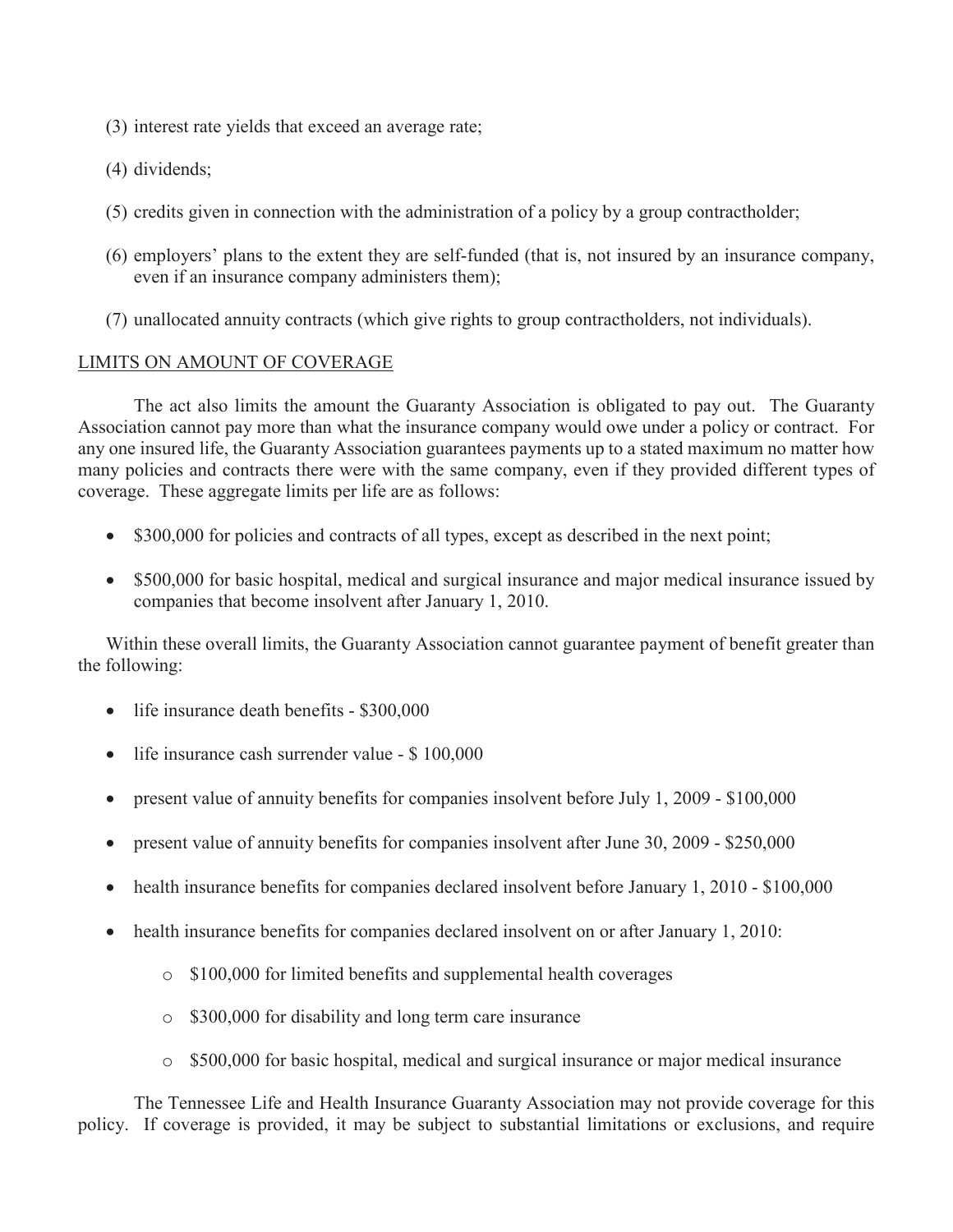continued residency in Tennessee. You should not rely on coverage by the Tennessee Life and Health Insurance Guaranty Association in selecting an insurance company or in selecting an insurance policy.

Coverage is NOT provided for your policy or any portion of it that is not guaranteed by the insurer for which you have assumed the risk, such as a variable contract sold by prospectus.

Insurance companies or their agents are required by law to give or send you this notice. However, insurance companies and their agents are prohibited by law from using the existence of the Guaranty Association to induce you to purchase any kind of insurance policy.

> Tennessee Life and Health Insurance Guaranty Association 150 Third Avenue South, Suite 1600 Nashville, TN 37201

Tennessee Department of Commerce and Insurance 500 James Robertson Parkway Nashville, TN 37243